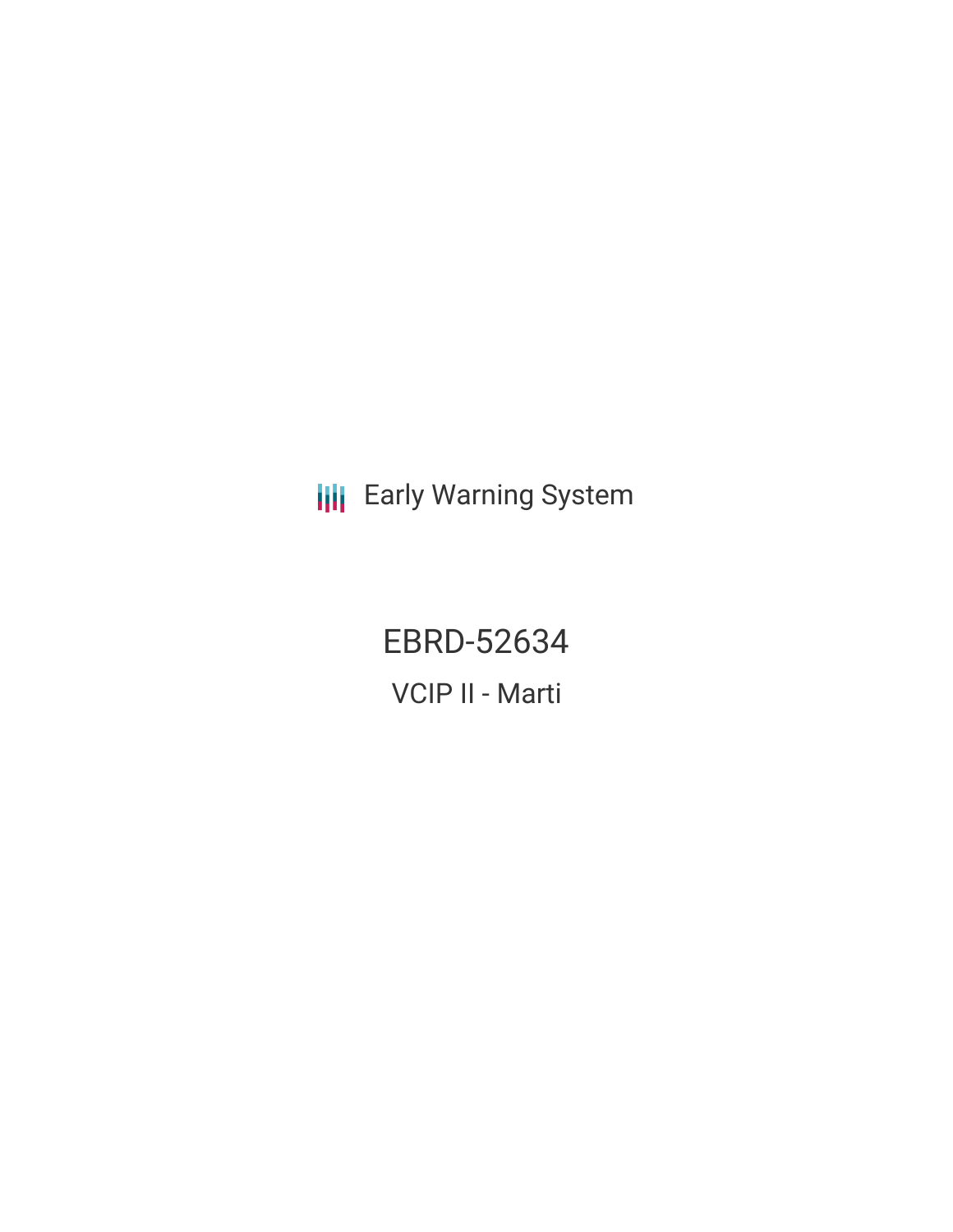

## **Quick Facts**

| <b>Countries</b>              | Turkey                                                  |
|-------------------------------|---------------------------------------------------------|
| <b>Financial Institutions</b> | European Bank for Reconstruction and Development (EBRD) |
| <b>Status</b>                 | Approved                                                |
| <b>Bank Risk Rating</b>       | B                                                       |
| <b>Voting Date</b>            | 2021-05-18                                              |
| <b>Borrower</b>               | MARTI TECHNOLOGIES INC                                  |
| <b>Sectors</b>                | Communications                                          |
| Investment Type(s)            | Equity                                                  |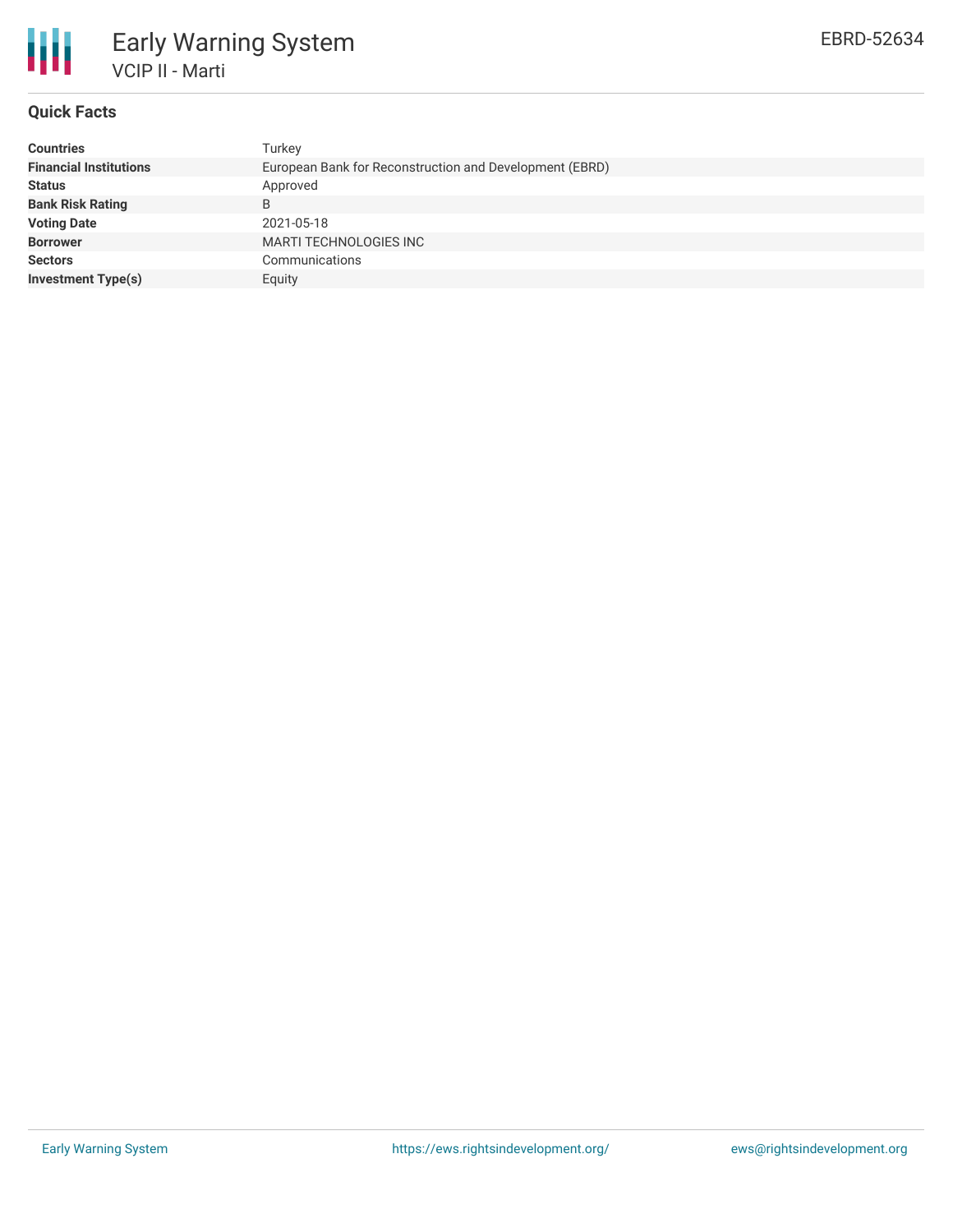

# **Project Description**

According to the Bank's website, the project provides funding to Marti Technologies to finanace its fleet expansion and product development. No further information is available at the time of disclosure.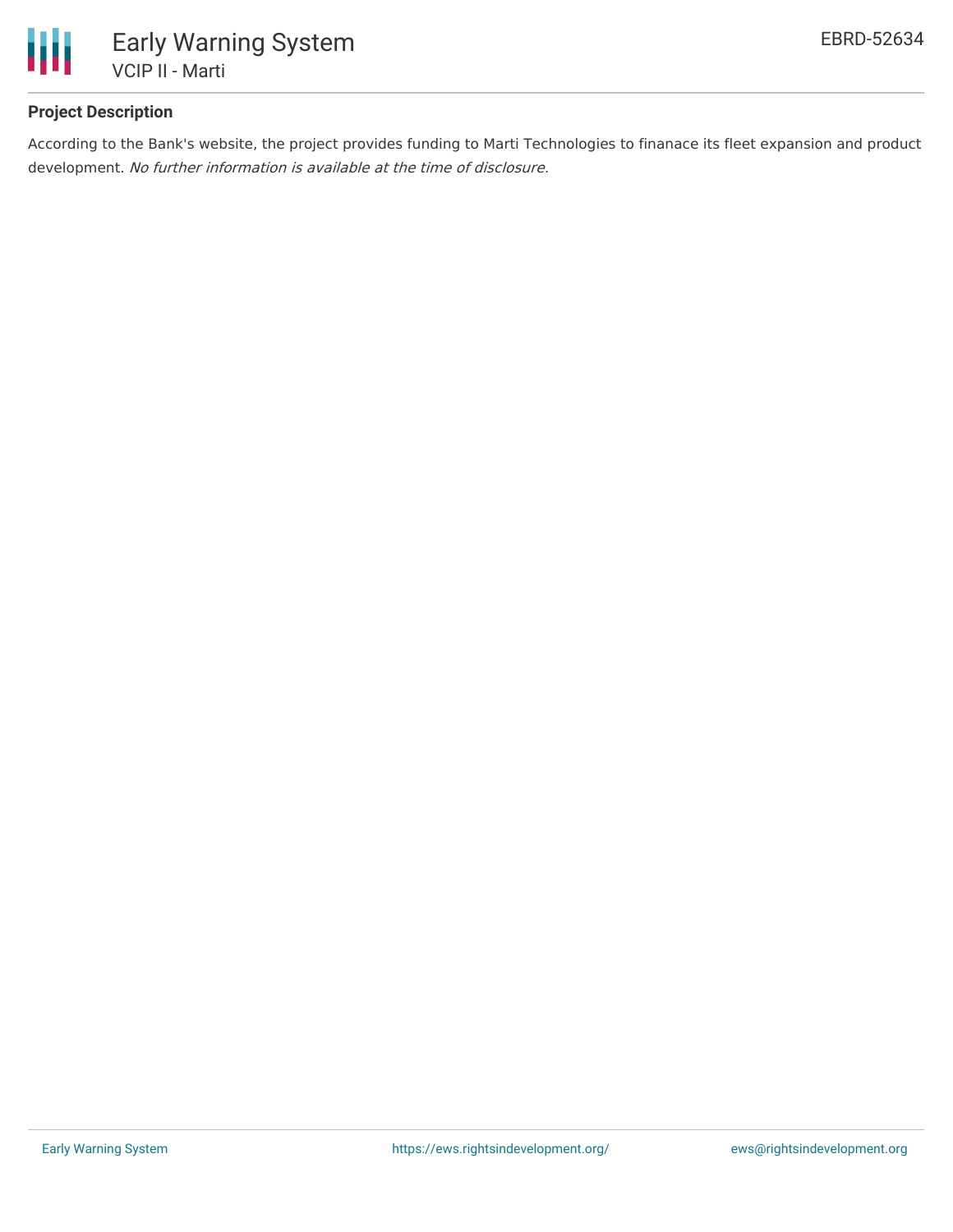

## **Investment Description**

European Bank for Reconstruction and Development (EBRD)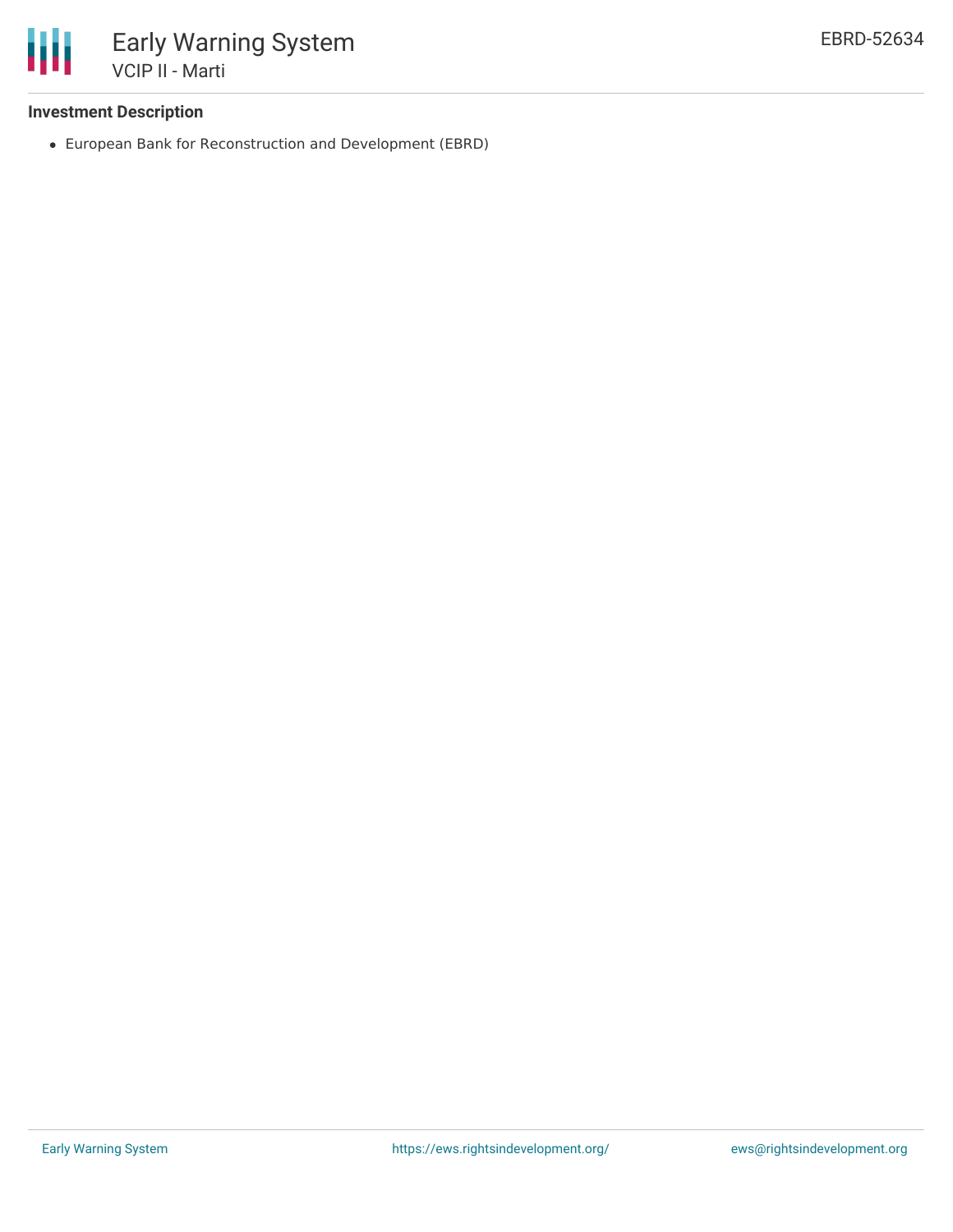

# **Private Actors Description**

MARTI TECHNOLOGIES INC